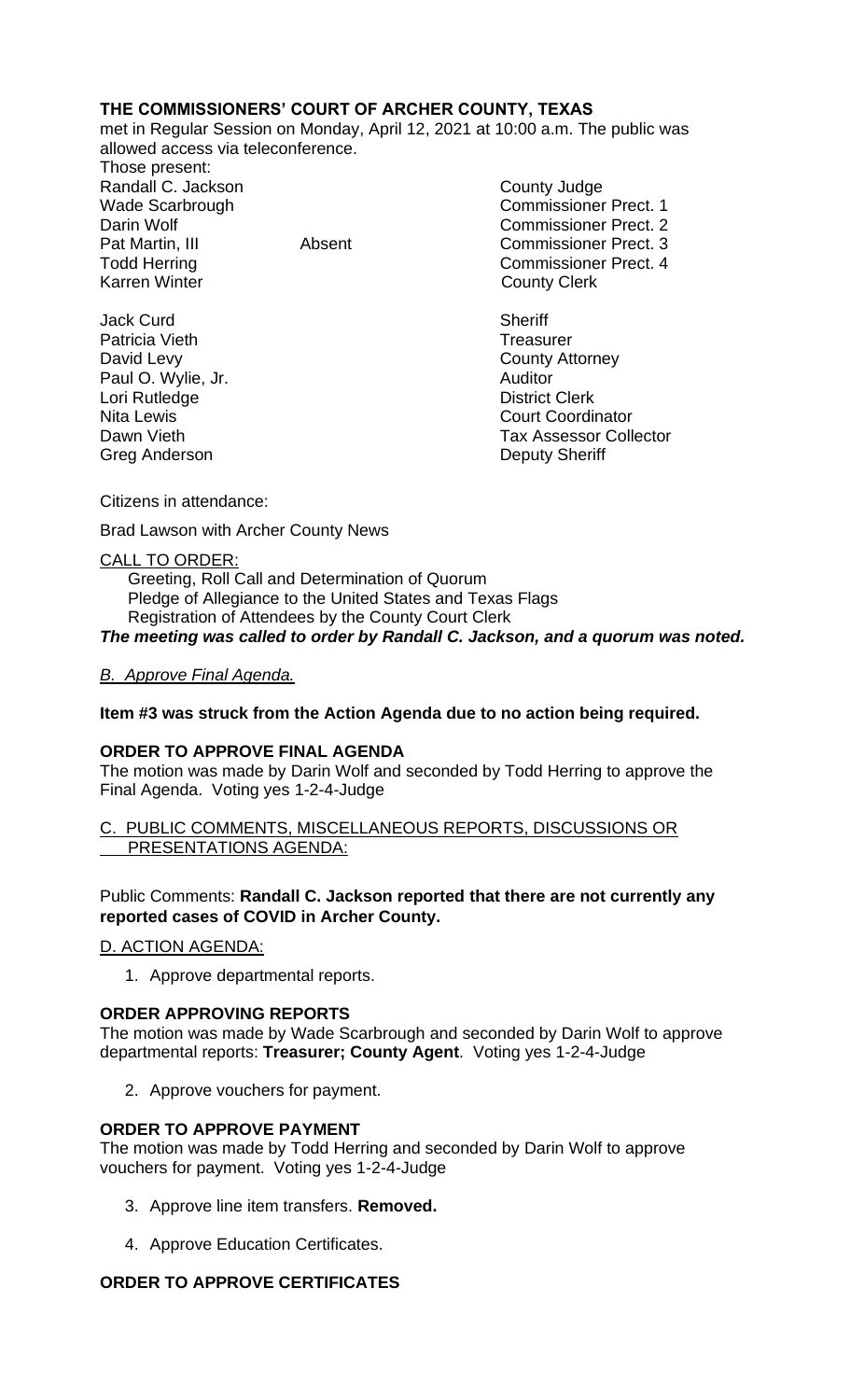The motion was made by Randall C. Jackson and seconded by Wade Scarbrough to approve education certificates: Donald Stevens. Voting yes 1-2-4-Jugde

5. Approve Publisher's Certificates.

#### **ORDER TO APPROVE CERTIFICATES**

The motion was made by Todd Herring and seconded by Darin Wolf to approve publisher's certificates. Voting yes 1-2-4-Judge

6. Approve Minutes from previous month – March, 2021.

#### **ORDER TO APPROVE MINUTES**

The motion was made by Randall C. Jackson and seconded by Darin Wolf to approve minutes from March 2021. Voting yes 1-2-4-Judge

**7.** Consider and/or take action to proclaim the month of April, 2021 as *National Child Abuse Prevention Month.* **Randall C. Jackson discussed National Child Abuse Prevention Month.**

## **ORDER TO PROCLAIM NATIONAL CHILD ABUSE PREVENTION MONTH**

The motion was made by Wade Scarbrough and seconded by Todd Herring to proclaim April, 2021 as National Child Abuse Prevention Month. Voting yes 1-2-4-Judge

**8.** Discuss and/or take action on refunding a Vital Statistics Fee. **Lori Rutledge explained the need to refund the fee.**

#### **ORDER TO REFUND FEE**

The motion was made by Darin Wolf and seconded by Todd Herring to refund \$40.00 vital statistics fee. Voting yes 1-2-4-Judge

**9.** Discuss and/or take action to solicit bids for an upgraded Camera and Control System for the Archer County Jail. **Randall C. Jackson discussed the Rescue American Plan Act, Archer County should receive \$800,000.00 in May of this year and \$800,000.00 in May of next year. Jackson hasn't received the information on what the money can be used for at this time. It is Federal economic stimulus money coming to the counties. Jack Curd discussed the upgrade to the existing camera system.** 

## **ORDER TO ADVERTISE FOR BIDS**

The motion was made by Randall C. Jackson and seconded by Wade Scarbrough to advertise for bids for Monday, May 10, 2021 at 10:00 a.m. for camera and control system for the Archer County Jail. Voting yes 1-2-4-Judge

10.Discuss and/or take action on the purchase of an Asphalt Zipper. Wade Scarbrough discussed demonstration on asphalt zipper. He looked at rental, lease purchase and outright purchase. Cost of the zipper is \$276,000.00. **Randall C. Jackson discussed an infrastructural grant from Federal Government. Darin Wolf discussed buying equipment out right and not using grant money.**

#### **ORDER TO TABLE PURCHASING EQUIPMENT**

The motion was made by Wade Scarbrough and seconded by Todd Herring to table approving the purchase of an Asphalt Zipper. Voting yes 1-2-4-Judge

11.Discuss and/or take action to solicit bids for the Financing of an Asphalt Zipper.

#### **ORDER TO TABLE ADVERTISING FOR BIDS**

The motion was made by Wade Scarbrough and seconded by Todd Herring to table approving advertising for bids on an Asphalt Zipper for Monday, April 26, 2021 at 10:00 a.m. Voting yes 1-2-4-Judge